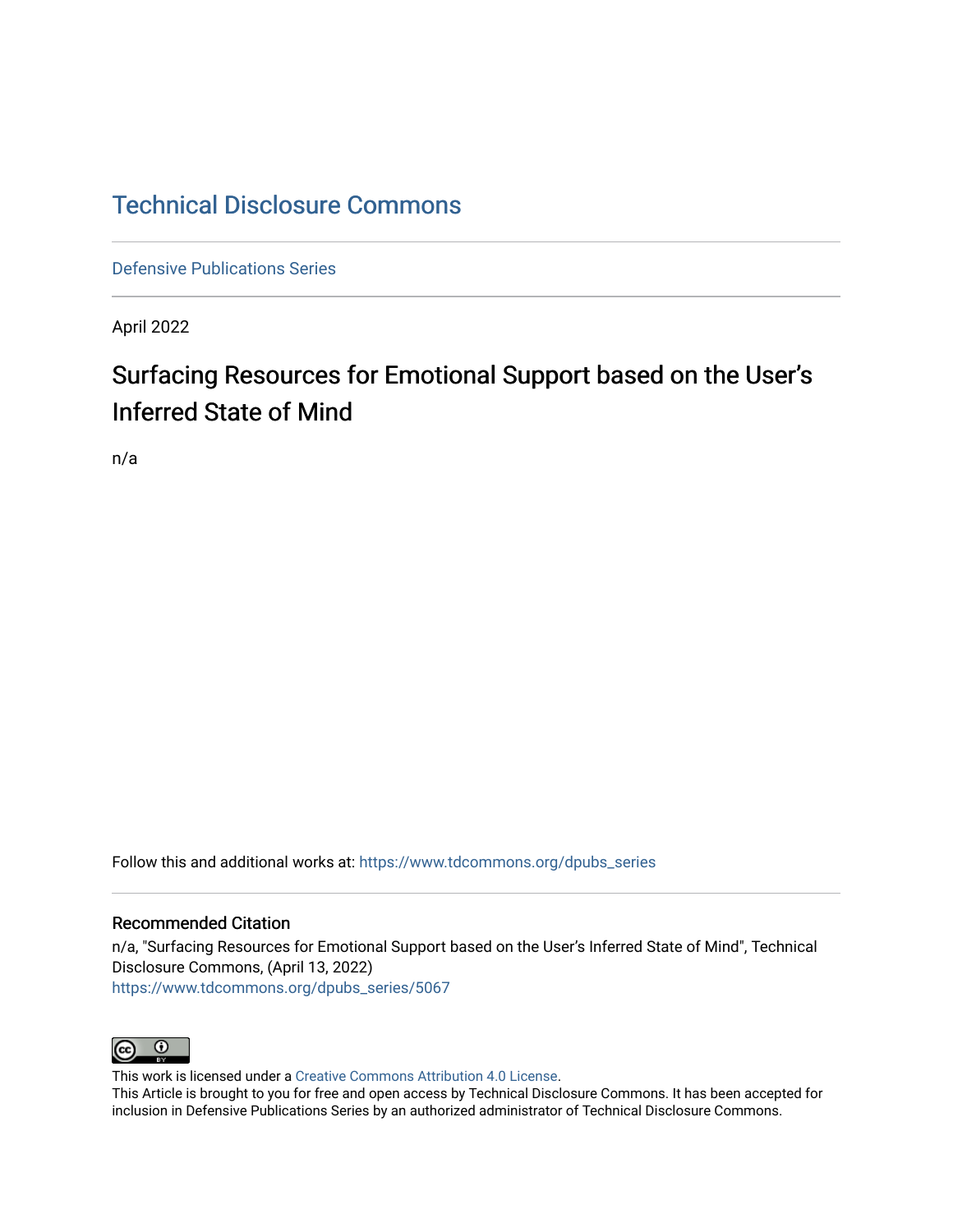## **Surfacing Resources for Emotional Support based on the User's Inferred State of Mind** ABSTRACT

Users may issue queries to a virtual assistant, search engine, or other technological interface to seek help when experiencing acute emotional distress. Current approaches surface relevant information, such as the number for a local helpline, that can help connect the users to resources to deal with the matter. Currently, such information is surfaced if a spoken query to a voice-based virtual assistant contains specific trigger words related to mental health and emotional well-being. Such a simplistic approach lacks a nuanced understanding of the user's context and state of mind when issuing the query. This disclosure describes techniques to infer the user's state of mind when issuing a query to a voice-based virtual assistant. The user's state of mind inferred with permission in combination with the content of the query is used to surface supportive resources most relevant to the query. A model can be trained to infer emotional states of mind across a diversity of cultures, languages, genders, ethnicities, etc.

#### KEYWORDS

- Virtual assistant
- Voice UI
- Smart speaker
- Emotional well-being

#### **BACKGROUND**

People are increasingly attentive to their mental health and place greater importance on seeking support for their emotional well-being. There has been a global rise in those who report suffering from mental health issues such as stress, anxiety, depression, self-harm, etc. These

- Mental health
- Emotional support helpline
- User context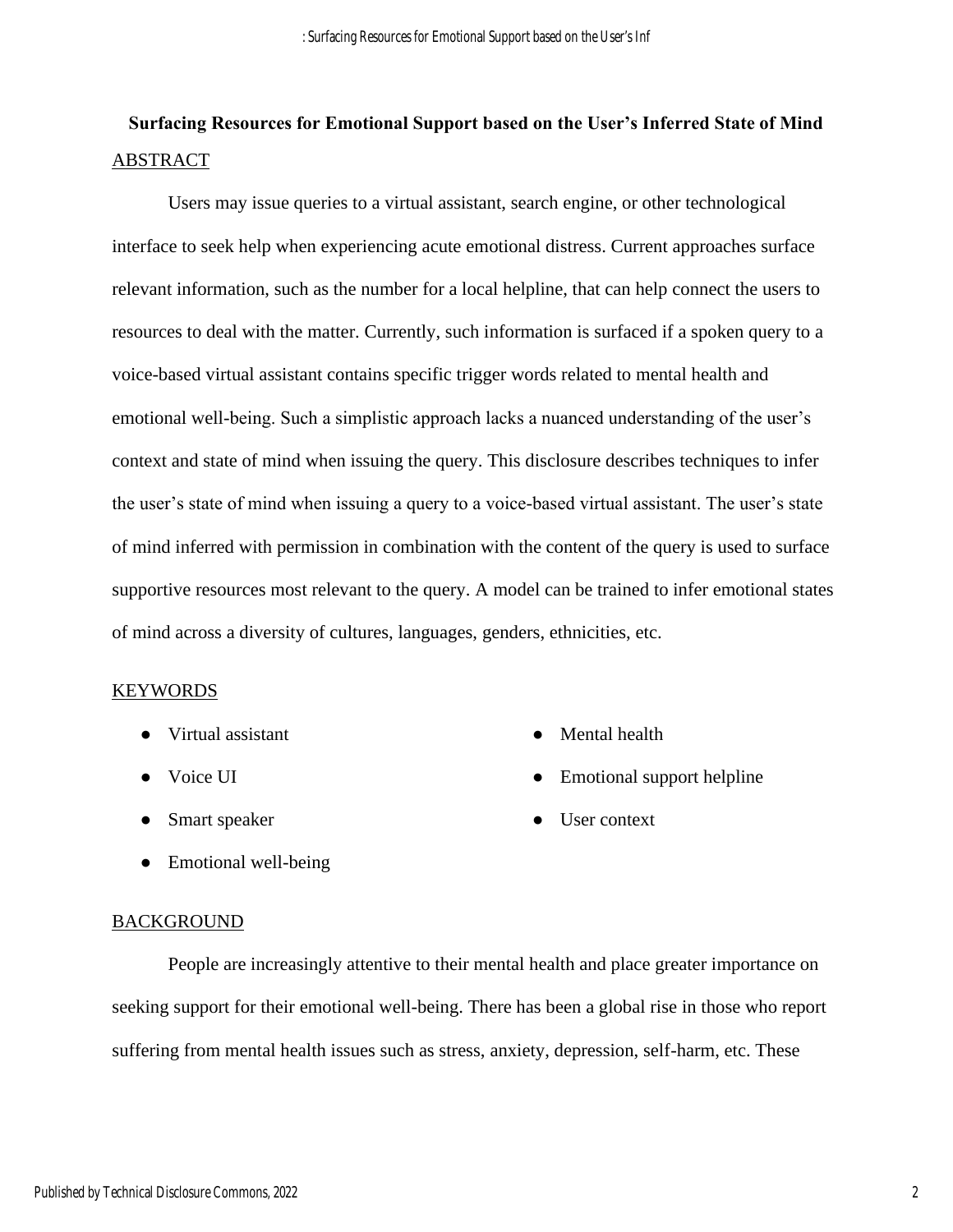matters are exacerbated by adverse external circumstances, such as economic uncertainty, extended pandemics, etc.

As a large proportion of the global population has access to the Internet and mobile devices, users often turn to technology to seek help when experiencing acute mental health challenges. For instance, users may ask a virtual assistant for help with specific mental health challenges or emotional problems. When users issue queries indicative of emotional distress, the current approach is to surface relevant information, such as the number for a local helpline, that can help connect the users to professionals, organizations, or information sources that can help them deal with the matter.

Currently, such information is surfaced if a spoken query to a voice-based virtual assistant includes specific trigger words or phrases related to mental health and emotional wellbeing. Such a simplistic approach lacks a nuanced understanding of the user's context and state of mind when issuing the query. As a result, current solutions can lead to situations where a user's query is inappropriately deemed to be serious, thus resulting in incorrectly suggesting mental health resources, which risks confusing or unduly causing alarm to the user.

#### DESCRIPTION

This disclosure describes techniques, implemented locally on a user's device and with specific user permission, to infer the user's state of mind when issuing a query to a voice-based virtual assistant, based on the voice query and the available context. The user's inferred state of mind in combination with the content of the query is used to surface supportive resources most relevant to the query. Also, the virtual assistant can tailor its response to the user based on the inferred state of mind, e.g., adjust a tone and/or content of the response to provide suitably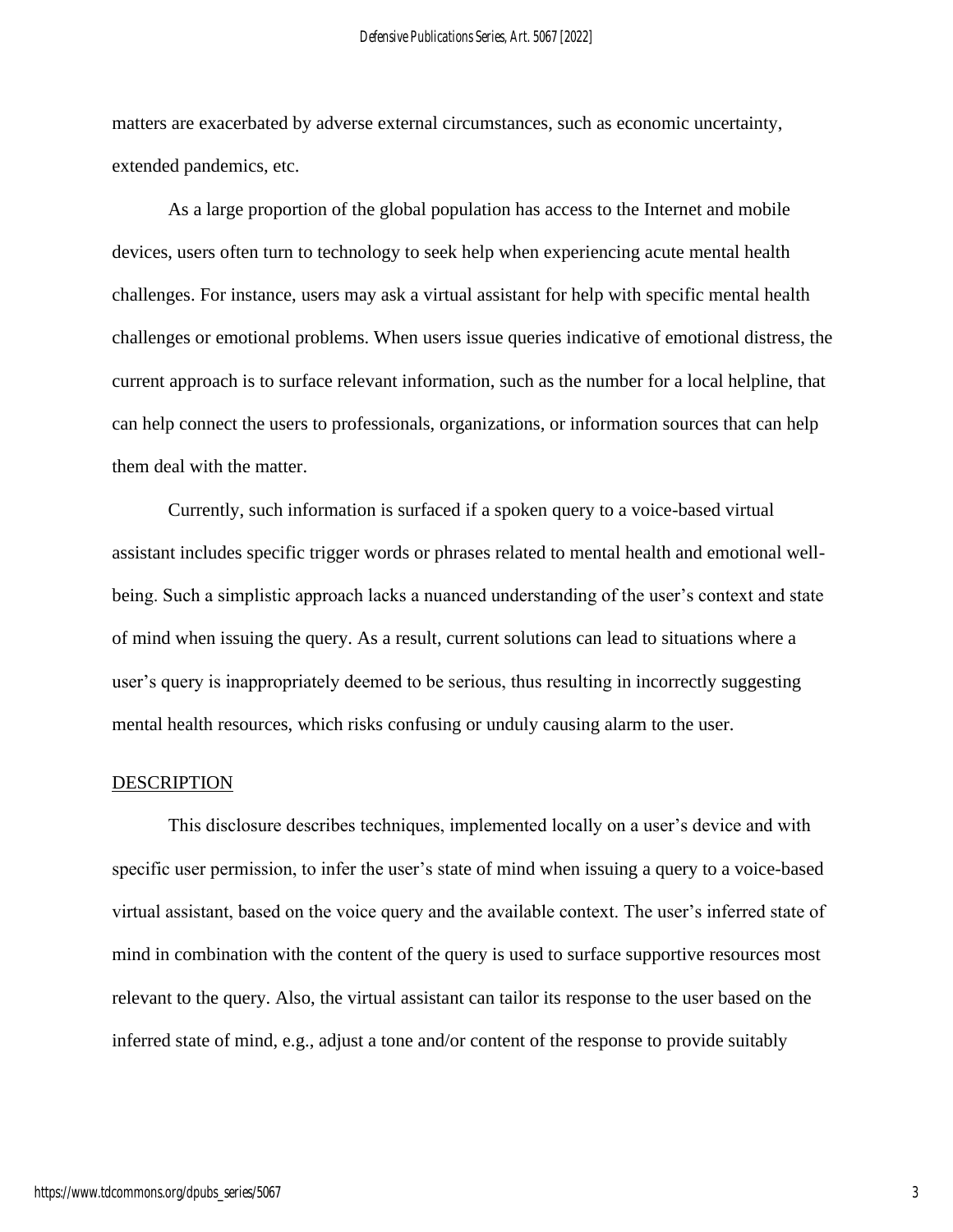configured response to a cheerful or happy user that is different from that for a neutral or sad user that issues the same or similar voice query.

The user's voice when issuing the query is analyzed with a suitably trained machine learning model, such as a neural network. The output of the model can indicate the state of mind associated with the characteristics of the user's voice when issuing the query. For instance, the model can be used to infer whether the user's voice suggests that the user is experiencing distressing emotions, such as sadness, anger, stress, etc. or happy emotions. For example, a user who issues a query while crying can be deemed to be emotionally distressed.

Based on the content of the query and the corresponding inferred emotional state of mind, the user can be offered appropriate supportive information if necessary. For example, a user issuing a query related to stress or self-harm, issued in a depressed voice, can be directed to an appropriate local helpline while another user asking about stress in an agitated voice can be shown information on mechanisms to cope with stress.



Voice Query (104)

### **Fig. 1: Providing relevant emotional support information based on voice characteristics**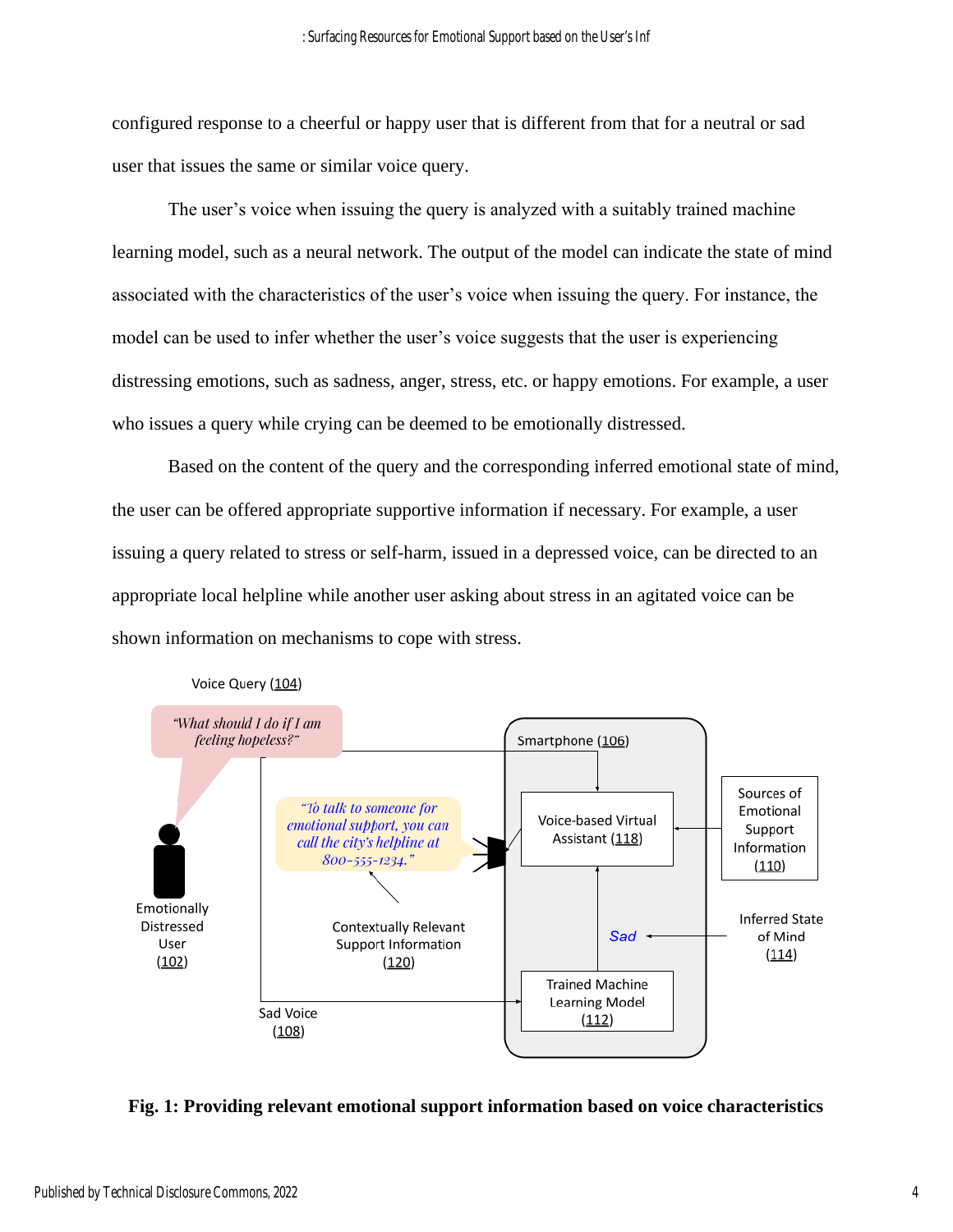Fig. 1 shows an example of a user issued query and a corresponding response from a voice-based virtual assistant. An emotionally distressed user (102) issues a query about hopelessness (104) in a sad voice (108) to a voice-based virtual assistant (118) on the user's smartphone (106) or other device. The query is analyzed via a trained machine learning model (112) to generate an inferred state of mind (114) based on voice characteristics. In Fig. 1, the output of the model indicates that the user's state of mind was inferred as "sad." Since the combination of the content of the query and the user's state of mind indicate that the user is emotionally distressed, various sources of emotional support information (110) are accessed to select and deliver appropriate and contextually relevant information for emotional support (120) that can help address the user's emotional need.

With user permission, the model can be trained to infer emotional states of mind across a diversity of cultures, languages, genders, ethnicities, etc. For instance, in some cultural contexts, loud voices can indicate anger while in others loud speech can be considered the norm. Similarly, the suggested support information in response to a query to seek help issued under emotional distress can point to official resources that are locally relevant as far as possible. For instance, distressed users seeking to call someone can be directed to a helpline located in their own towns or nearby.

Voice queries issued while experiencing emotional distress can result in the users first being asked about their well-being (e.g., "Are you ok?") and then being asked whether they wish to know about relevant support resources. For instance, depending on the content of the query and the state of mind inferred with permission from the voice, users can be asked whether they would like to know about mechanisms to cope with their emotional challenge or whether they would like to talk to a professional. Users can then choose their desired option to obtain the